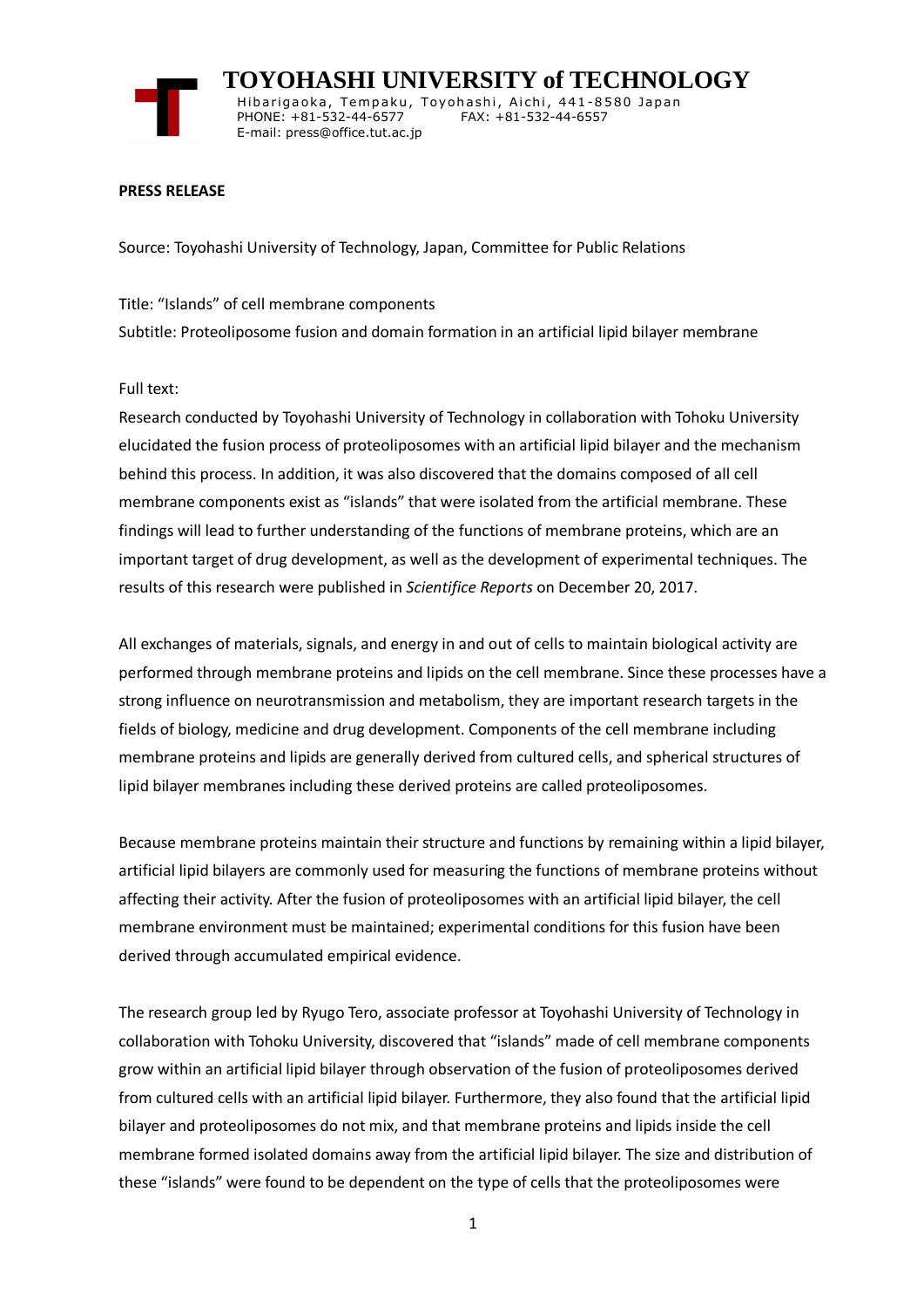

 **TOYOHASHI UNIVERSITY of TECHNOLOGY** Hibarigaoka, Tempaku, Toyohashi, Aichi, 441-8580 Japan PHONE: +81-532-44-6577 FAX: +81-532-44-6557 E-mail: press@office.tut.ac.jp

derived from. In addition, they also clarified that microdomains (domains with a specific composition of lipids) serve as a specific site for the fusion of proteoliposomes.

Associate professor Ryugo Tero says that "we were very surprised when we saw the spreading of dark islands made of cell membrane components in a sea of the bright artificial lipid bilayer labeled with fluorescence. The phosphatidylcholine, phosphatidylethanolamine and cholesterol used in this study to make the artificial lipid bilayer are major components in the cell membrane. Although proteoliposomes also contain these same lipid components, it was very strange to find that they did not mix with each other. This result provides very valuable information in that the cell membrane components are not being mixed into the surroundings and dispersed, but form clusters in the artificial lipid bilayer. By using this experimental technique, for example, we could also observe the phenomenon of collaborative interaction between multiple proteins and lipids in the cell membrane".

Professor Ayumi Hirano-Iwata at Tohoku University says that "In our study of ion channels, the most important factor affecting the success rate of measurements is whether proteoliposomes fuse with an artificial lipid bilayer or not. We had been searching for the right experimental conditions each time we changed the type of cells or membrane proteins. By understanding the membrane fusion process and its mechanism as clarified by this study, the efficiency of our experiments will be greatly improved".

The research group believes that the fusion process of proteoliposomes and its mechanism elucidated by this research will accelerate the research of ion channels and membrane proteins which are important targets of drug development. In addition, the "islands" made of cell membrane components will provide useful information for understanding complex biological reactions in which multiple proteins and lipids are involved, as well as for developing high-throughput membrane protein screening technology.

## Funding agency:

This work was supported by CREST, Japan Science and Technology Agency (JST) Grant Number JPMJCR14F3; Japan Society for the Promotion of Science KAKENHI Grant Numbers JP15H03768, JP15H00893, and JP15H03822; A-STEP, JST; and Research Foundation for Opto-Science and Technology.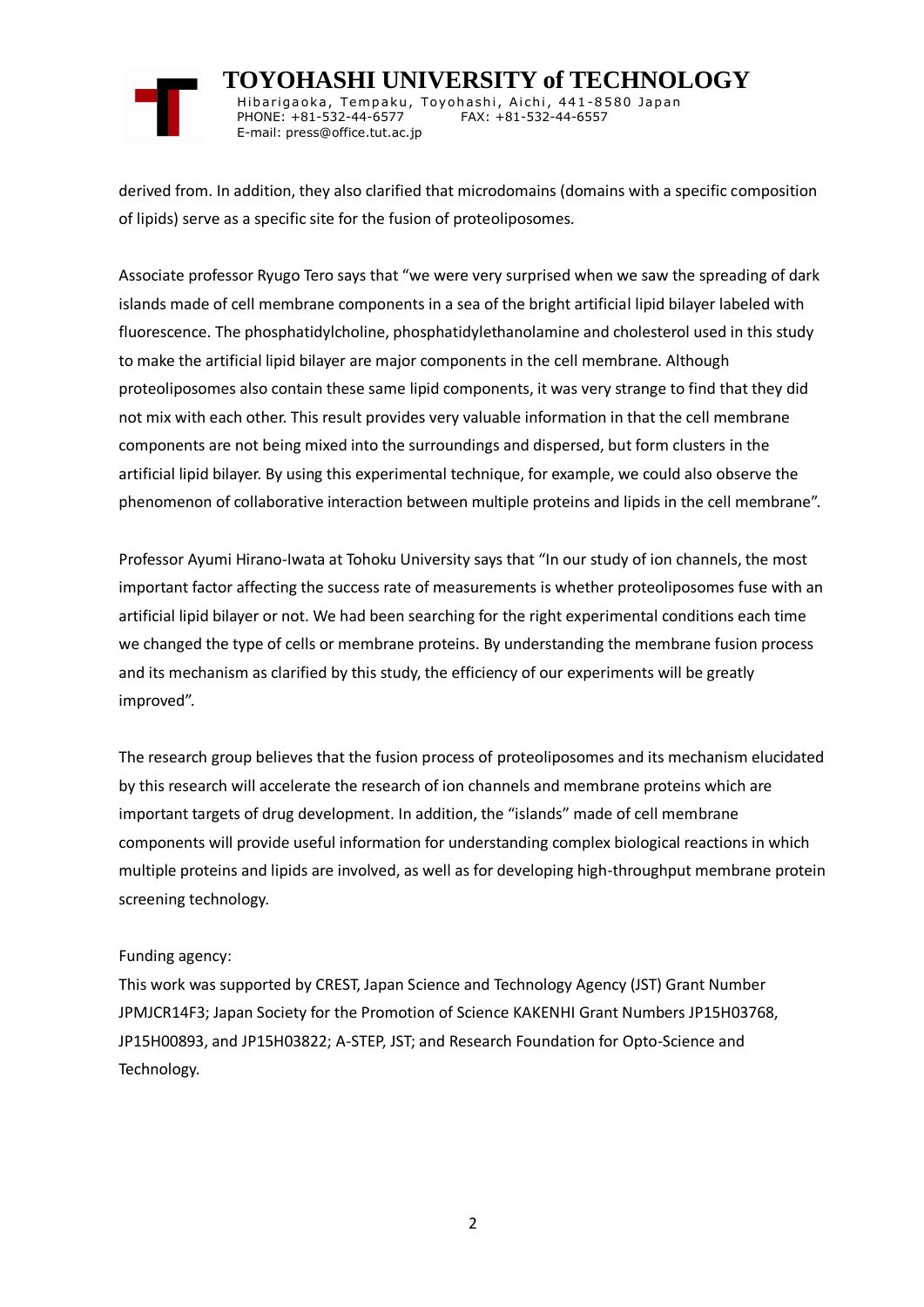

 **TOYOHASHI UNIVERSITY of TECHNOLOGY** Hibarigaoka, Tempaku, Toyohashi, Aichi, 441-8580 Japan PHONE: +81-532-44-6577 FAX: +81-532-44-6557 E-mail: press@office.tut.ac.jp

Reference:

Ryugo Tero, Kohei Fukumoto, Toshinori Motegi, Miyu Yoshida, Michio Niwano & Ayumi Hirano-Iwata (2017).

Formation of Cell Membrane Component Domains in Artificial Lipid Bilayer, Scientific Reports, 7(1), 17905. 10.1038/s41598-017-18242-9

Further information Toyohashi University of Technology 1-1 Hibarigaoka, Tempaku, Toyohashi, Aichi Prefecture, 441-8580, JAPAN Inquiries: Committee for Public Relations E-mail: press@office.tut.ac.jp

Toyohashi University of Technology founded in 1976 as a National University of Japan is a research institute in the fields of mechanical engineering, advanced electronics, information sciences, life sciences, and architecture.

Website[: https://www.tut.ac.jp/english/](https://www.tut.ac.jp/english/)

Figure 1:



Caption: Growth of the cell membrane component domains (dark region) in an artificial lipid bilayer membrane (bright region) due to the fusion of proteoliposomes. Sci. Rep., 7, 17905; DOI: 10.1038/s41598-017-18242-9 (2017).